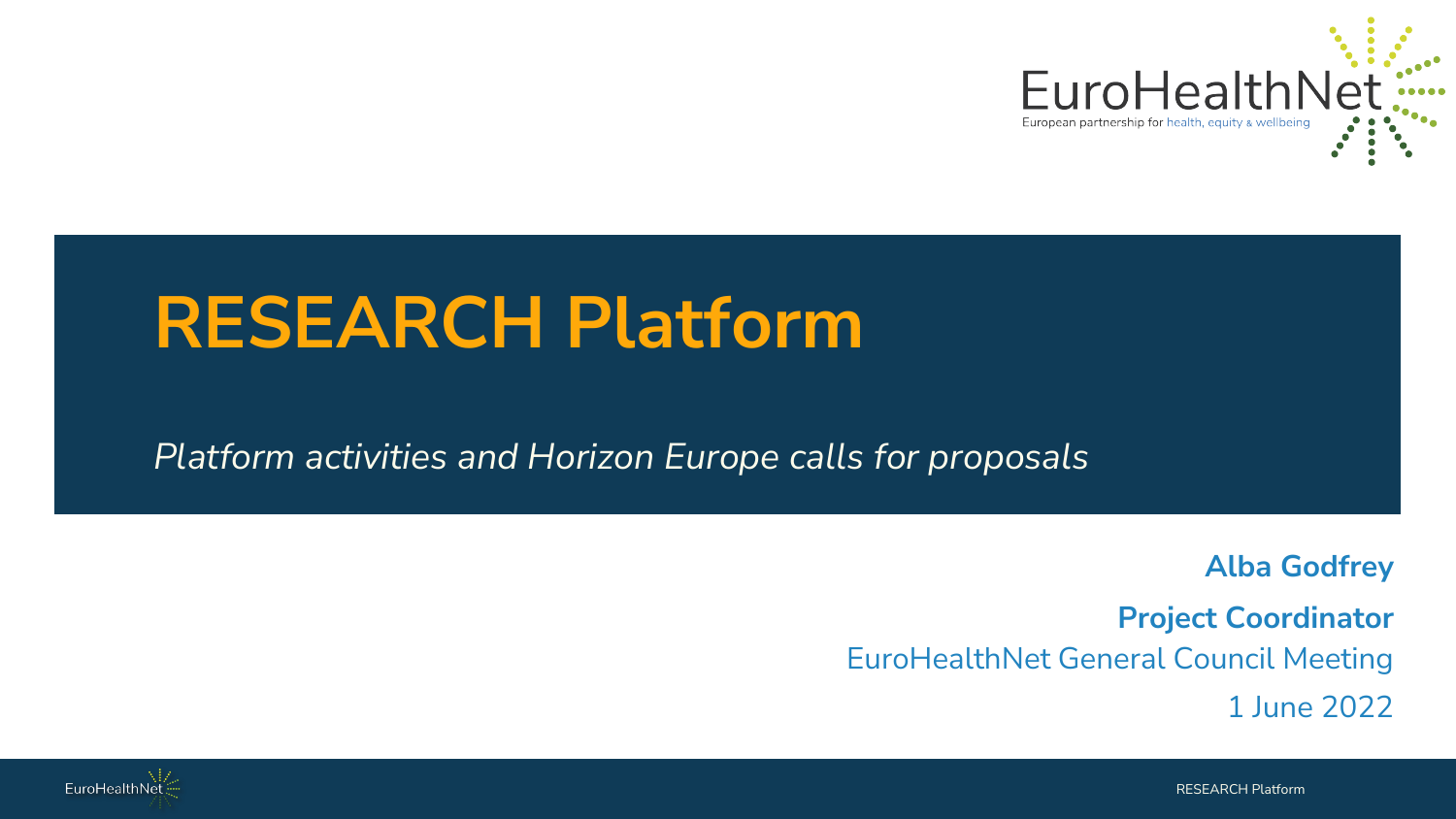Using evidencebased, innovative research to inform EuroHealthNet priorities across policy and practice

### **Our work CD** Environmental health (green **and blue)**

**Vaccine equity**

338

### **Sustainable food systems**

### **Digital health and literacy**

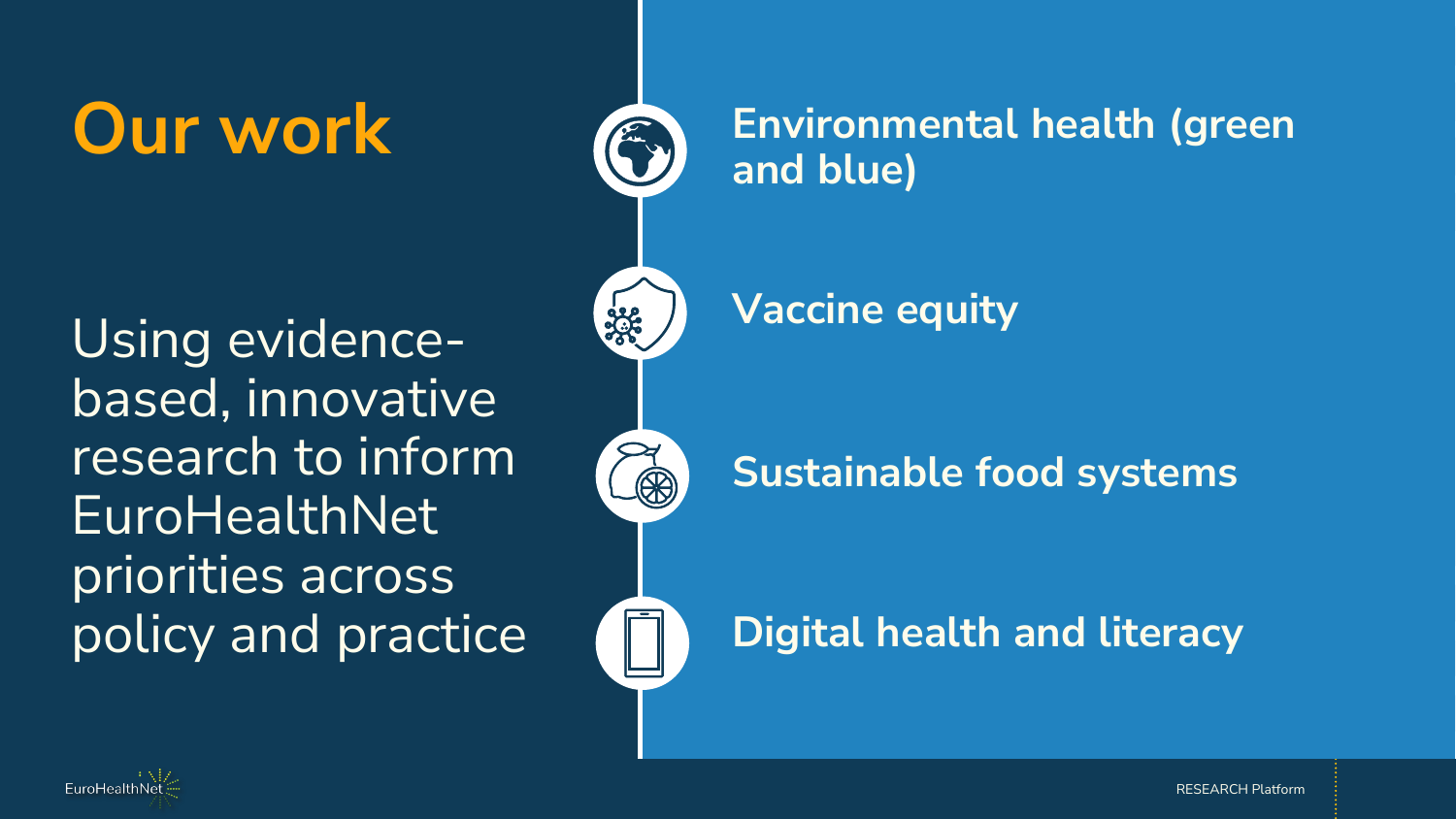# **Capacity-building workshop on inclusive citizen engagement**

### **Focus**

Capacity-building training on inclusive citizen participatory processes to design and implement initiatives to improve public health and reduce health inequalities

#### **Approach**

- Session 1: Introduction, examples of good practices & fact-finding exchange
- Session 2: Participatory capacity-building training

*Timing: September-October*

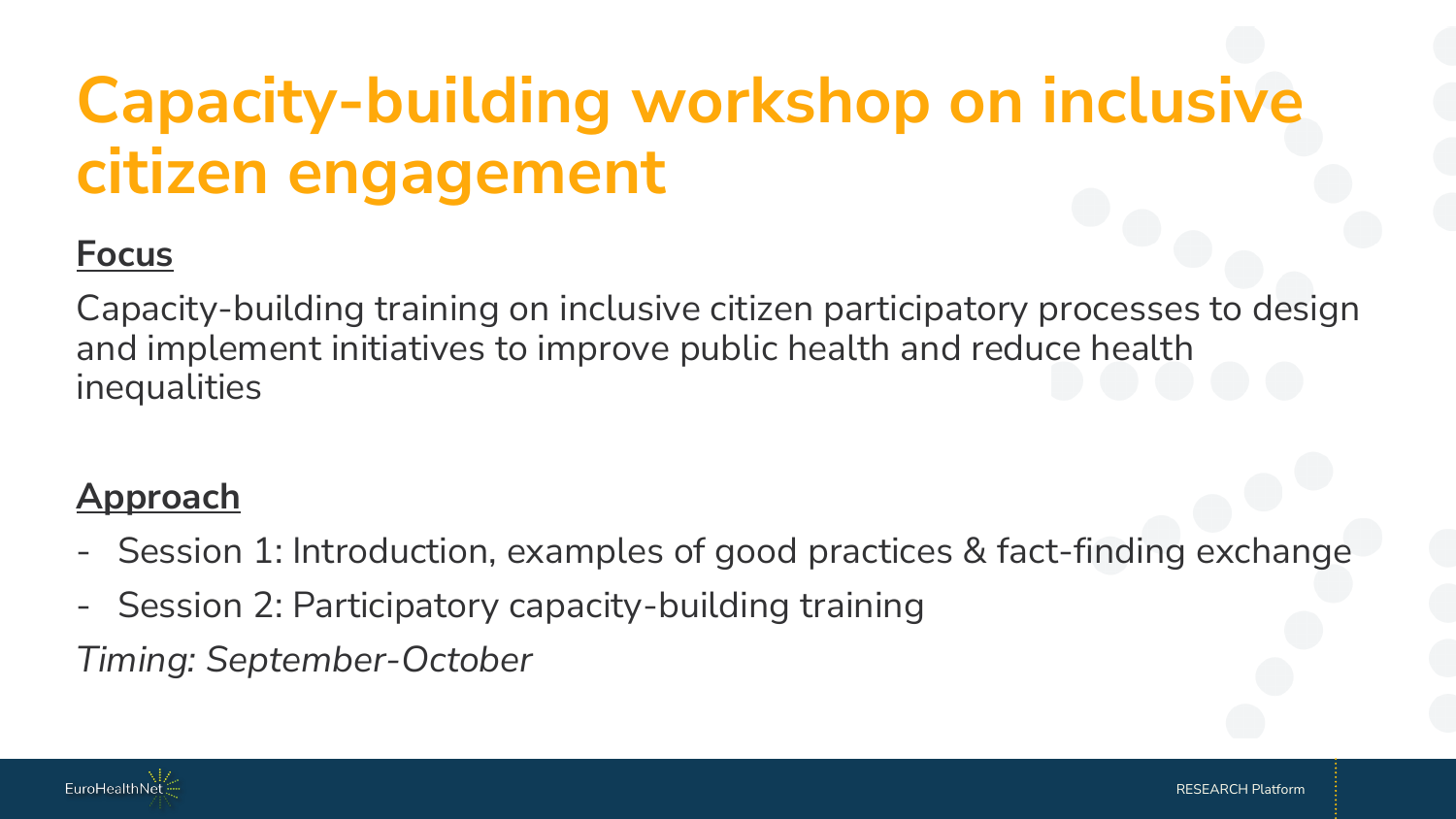

# **EuroHealthNet at the European Public Health Conference**

*Berlin, Germany, 9-12 November 2022*

#### **Plenary session**

Reorienting health services: the transformational potential of health promotion *Friday 11 November, 14:00 – 15:00*

### **Workshops**

Let us know!

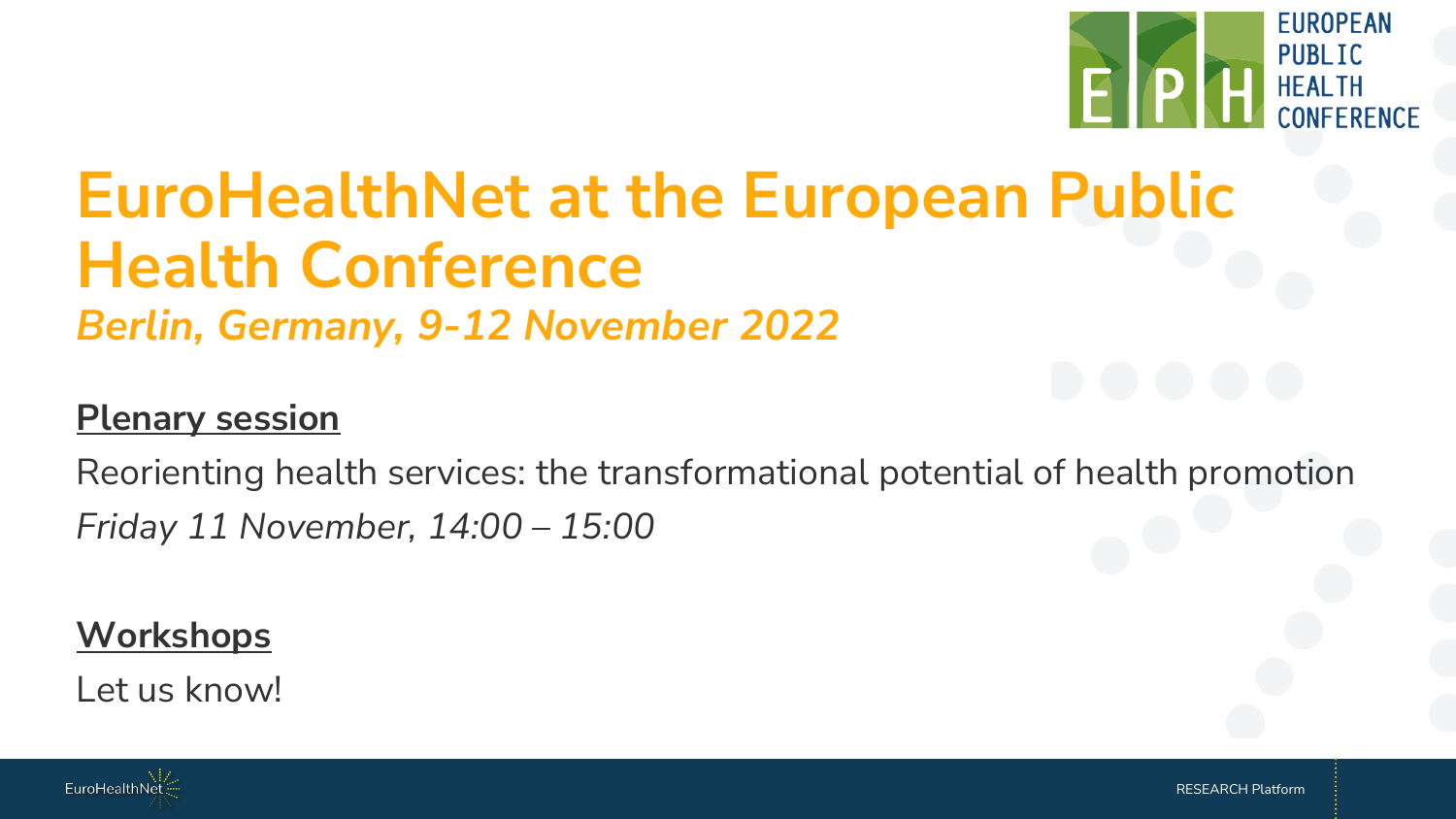## **Calls for proposals: our support to members**

#### INTELLIGENCE

- Network Intelligence
- Ad-hoc information

#### MATCH-MAKING

- Tracking members' interest
- Linking up with partners

### **SAVE THE DATE: Information and match-making day, Oct. 2022**

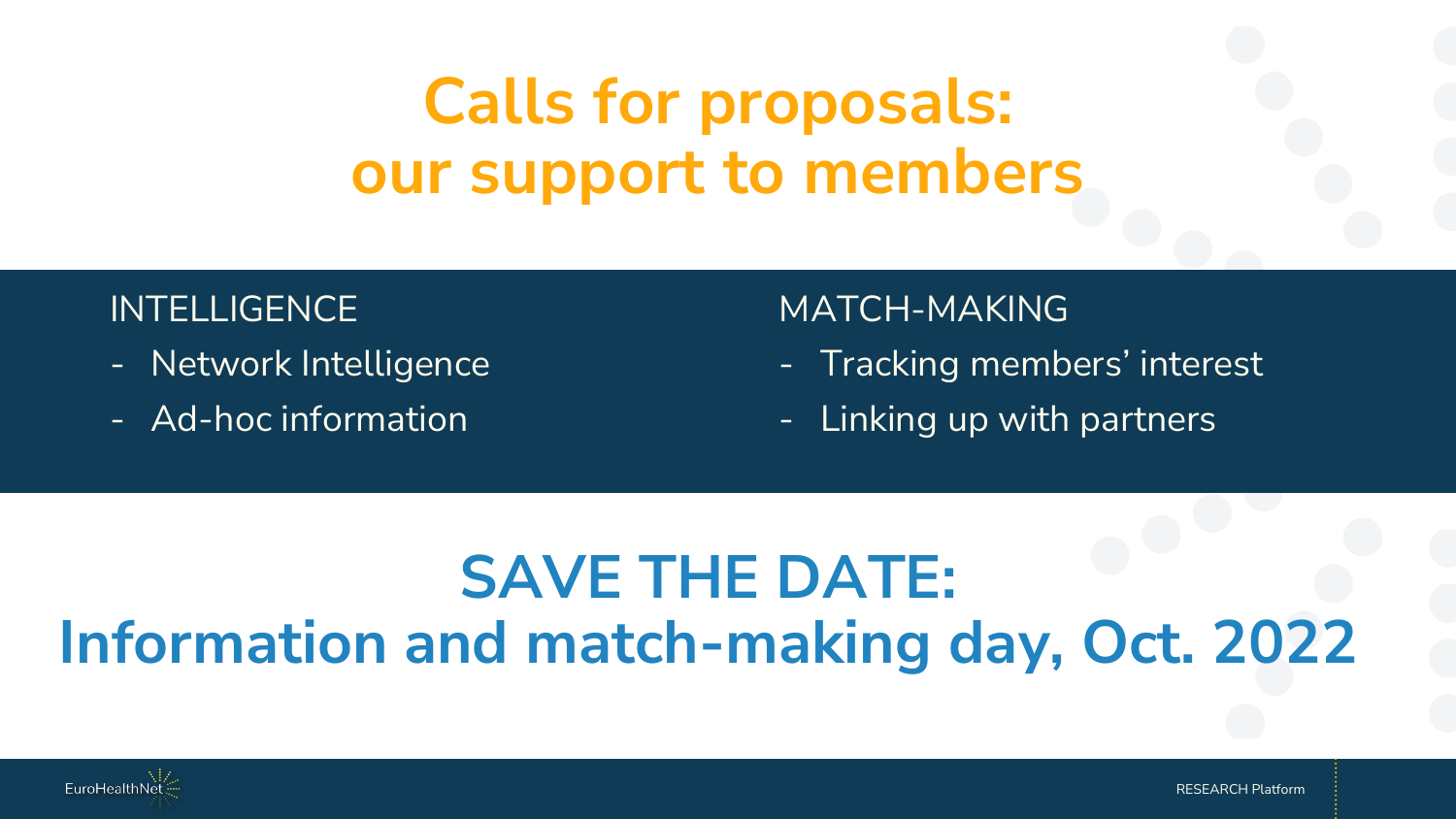**Horizon Europe Work Programme 2022 -2023: main clusters of interest**

**Health 156**

6

**Culture, creativity**  5 **and inclusive society**

> **Food, Bioeconomy, Natural Resources, Agriculture and Environment**

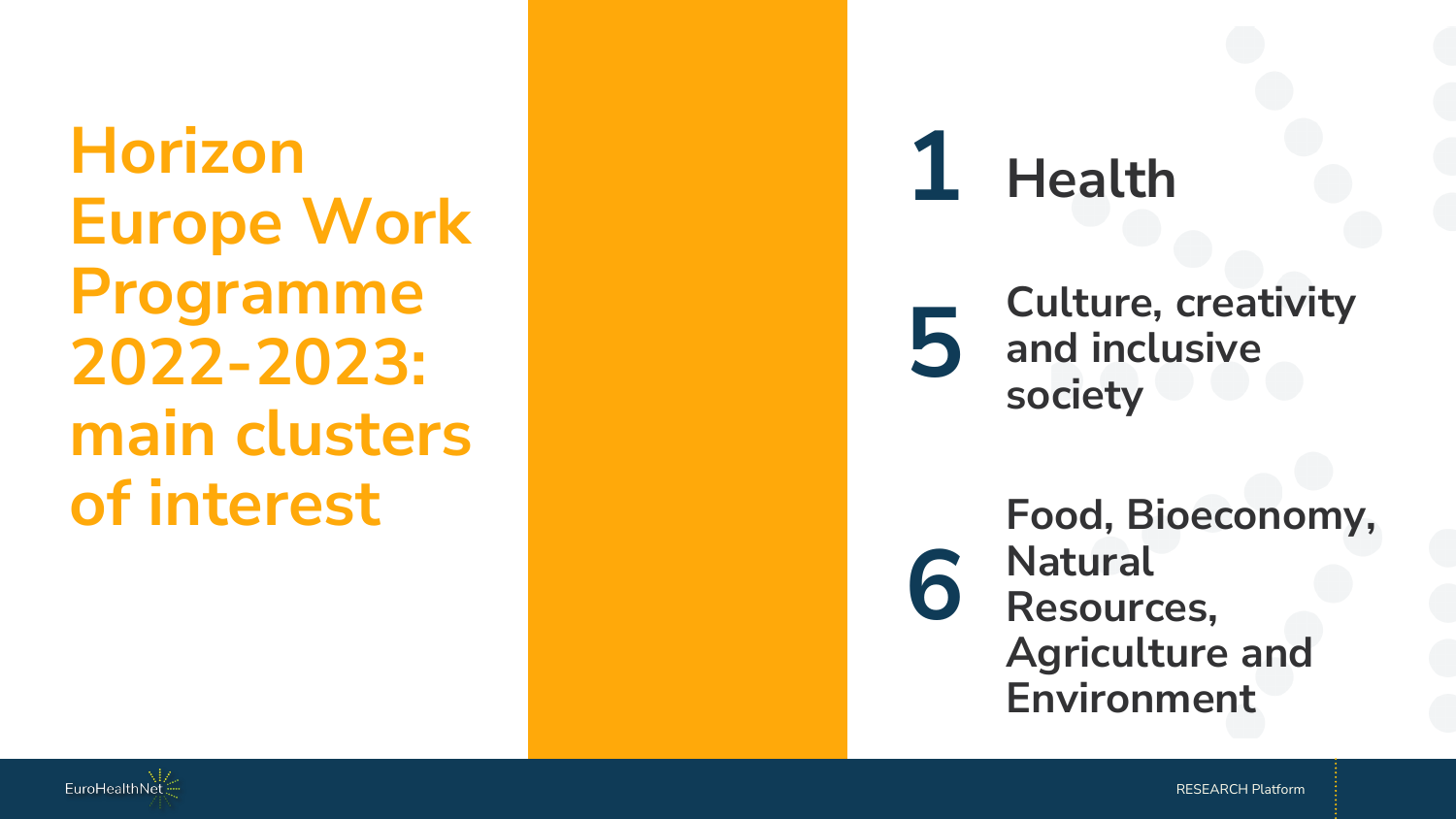# **Cluster 1: Health**

- **The Silver Deal - Person-centred health and care throughout the EU**
- **Towards a holistic support to children and adolescents' health and care provisions in an increasingly digital society**
- **Planetary health: understanding the links between environmental degradation and health impacts**
- **Interventions in urban environments to reduce NCD risk**
- **Evidence-based interventions for promotion of mental and physical health in changing working environments**